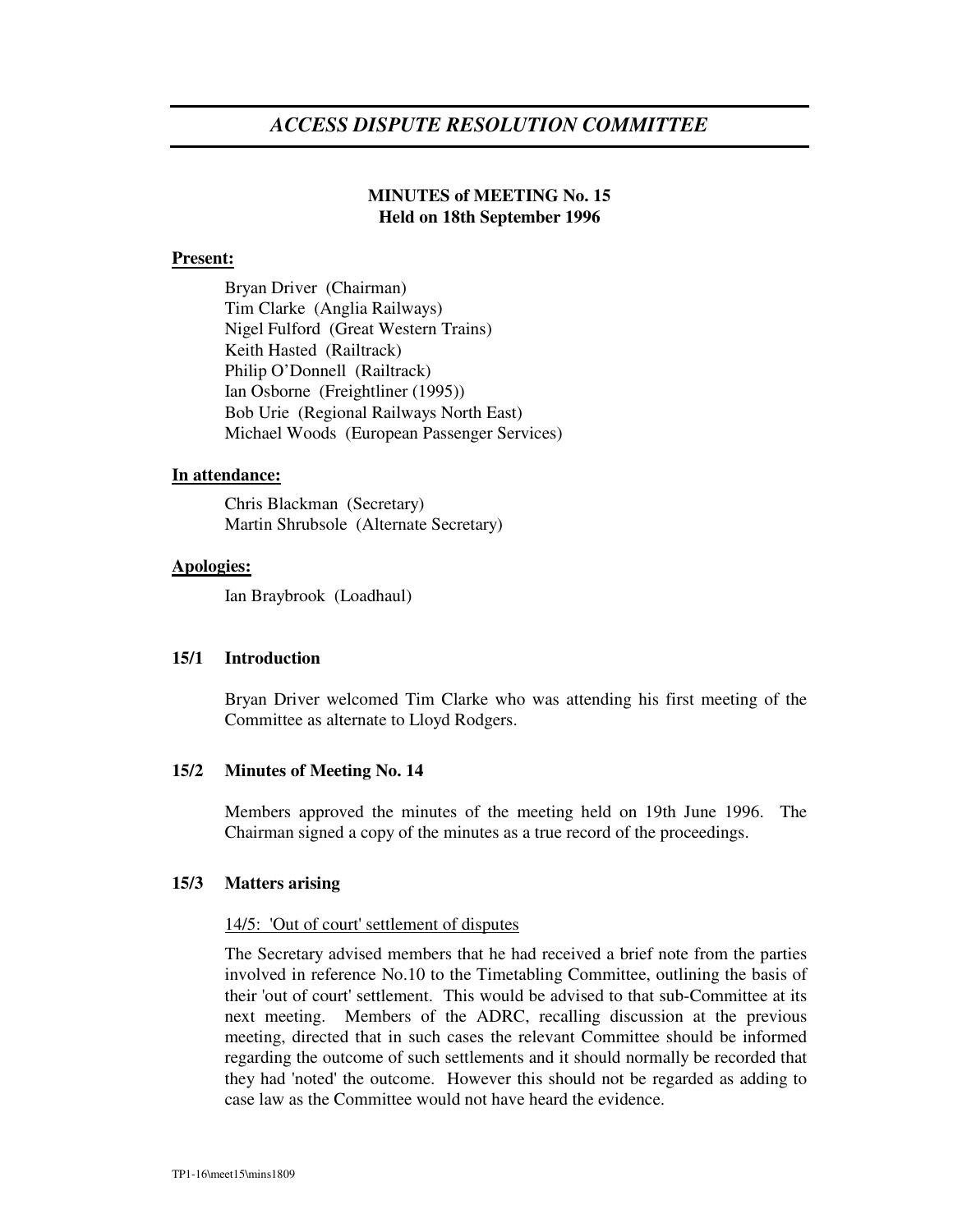# 14/10: Proposals for Change to the Access Dispute Resolution Rules

The Committee noted that these had been approved by the Class Representative Committee and formally approved by the Regulator. The Changes had been implemented with effect from 2nd August 1996.

# 14/12: Chairman's contract

The Committee was pleased to note that the agreement between the Committee and the Chairman for provision of the latter's services had been formally signed by the Chairman and the Deputy Chairman on 2nd August 1996.

# **15/4 Seeking legal advice**

The Committee considered a paper from the Secretariat setting out a range of options. Members recognised that there might be difficulties in seeking a firm of Solicitors having no other connection with the Industry, but it was acknowledged that there should not be a problem with conflict of interests in a reputable firm of significant size, in which discrete teams could ensure integrity. The Committee agreed to engage Solicitors to provide advice on a call-off contract basis and to provide access through to counsel for opinion as required. Furthermore it would not restrict the basis of selection to firms within the London area.

The Secretariat was instructed to proceed to seek tenders on the basis of the following specification:

*To provide expert legal advice on the decisions which the Committee is minded to make in relation to:*

- *i) Interpretation of bi-lateral Access Agreements*
- *ii) Interpretation of the terms of the Access Conditions (and the Dispute Resolution Rules)*

In the meantime the Committee would continue with the present arrangements of using lawyers from within the Industry, who are well versed in the Industry structure, Access Conditions and other contractual arrangements; this would be on the basis of formal billing.

# **15/5 Committee Decision-making Process**

The Committee considered a paper from the Secretariat which incorporated the previous discussion recorded under Minute 14/5 and approved, subject to minor modifications, the draft proposal for changes to Access Dispute Resolution Rule C1. It was agreed that Philip O'Donnell would formally sponsor the Proposal.

**Action:** Secretary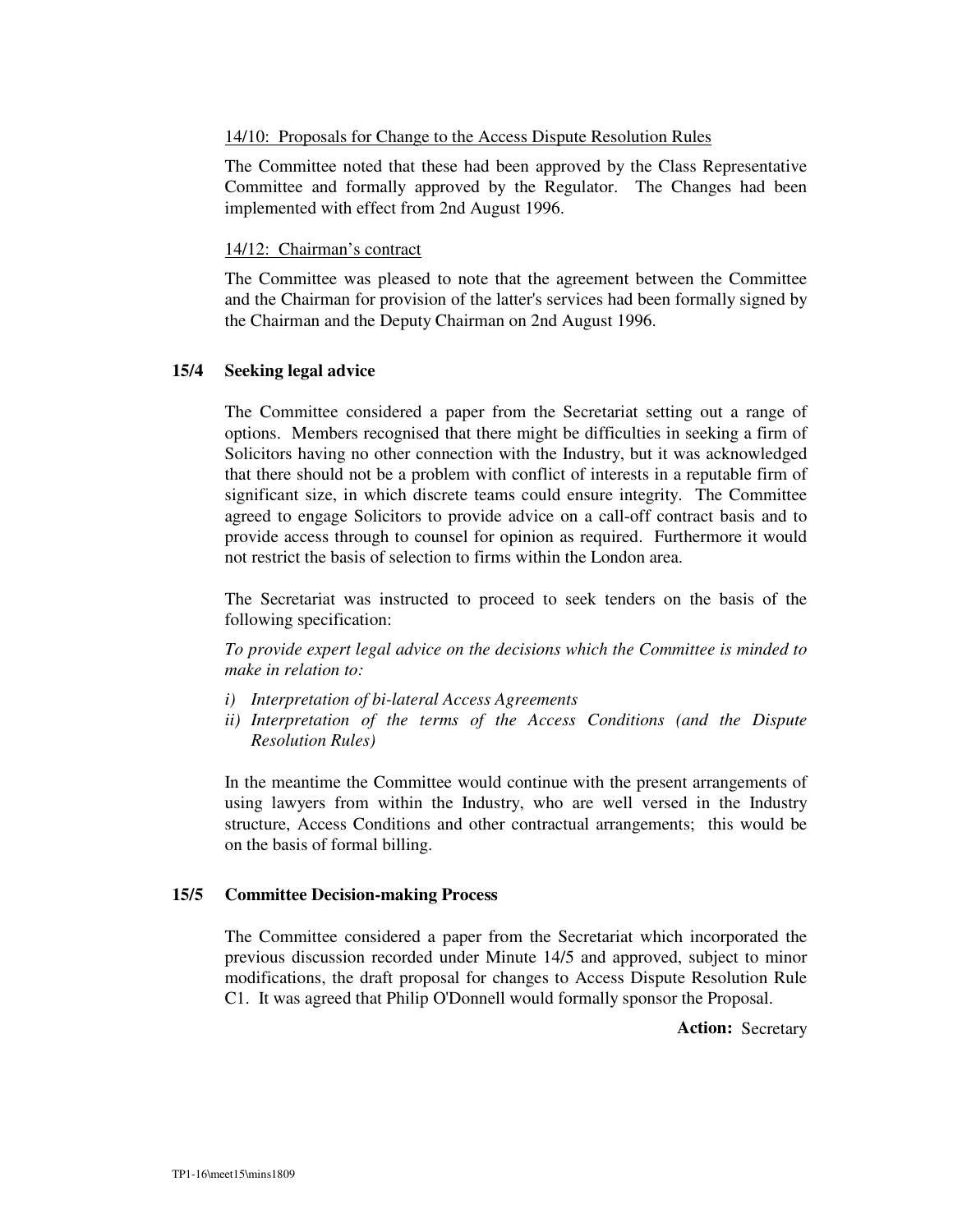#### **15/6 Accommodation**

The Secretary advised that the Railtrack Property Board had agreed in principle to the two Dispute Committees having tenancy of a total of five rooms on the second floor of East Side Offices at King's Cross. A tenancy agreement would be negotiated and it was expected that the Committees would have access before the end of 1996. Proposals for partitioning of the rooms had been submitted to the local Council and were being progressed.

The Committee endorsed the developments but anticipated potential difficulties if the tenancy were held jointly by the two committees. It wished the arrangements to be in the form of specific tenancies of each room with one Committee only, ensuring that the negotiations avoided a contracted-out tenancy, but provided a facility to sub-let. Agreements should provide for notice of termination, and defined break clauses for the tenants.

Alternatively the ADRC should contract to lease or have tenancy of all five rooms and sub-let two rooms and the use of the meeting room to RIDR.

Insurance was a matter for further investigation and resolution with the landlord.

It was agreed that there should be a meeting of the two chairmen and two secretaries to establish ground rules on arrangements between the two committees.

**Action:** Secretary

# **15/7 Finance matters**

Members noted the paper from the Secretary which reported that all companies had now paid the levy for 1995/96, and all outstanding bills would be settled before the end of September. The accounts for the period would be circulated to all members for approval.

Members agreed that Audit of the accounts would be carried out by Railtrack's auditors in accordance with the terms negotiated for the operation of the bank account.

The Committee agreed the procedure for calculating the levy incorporating rebates in accordance with the Access Dispute Resolution Rules. The Secretary was instructed to progress the raising of the levy for the current year 1996/97.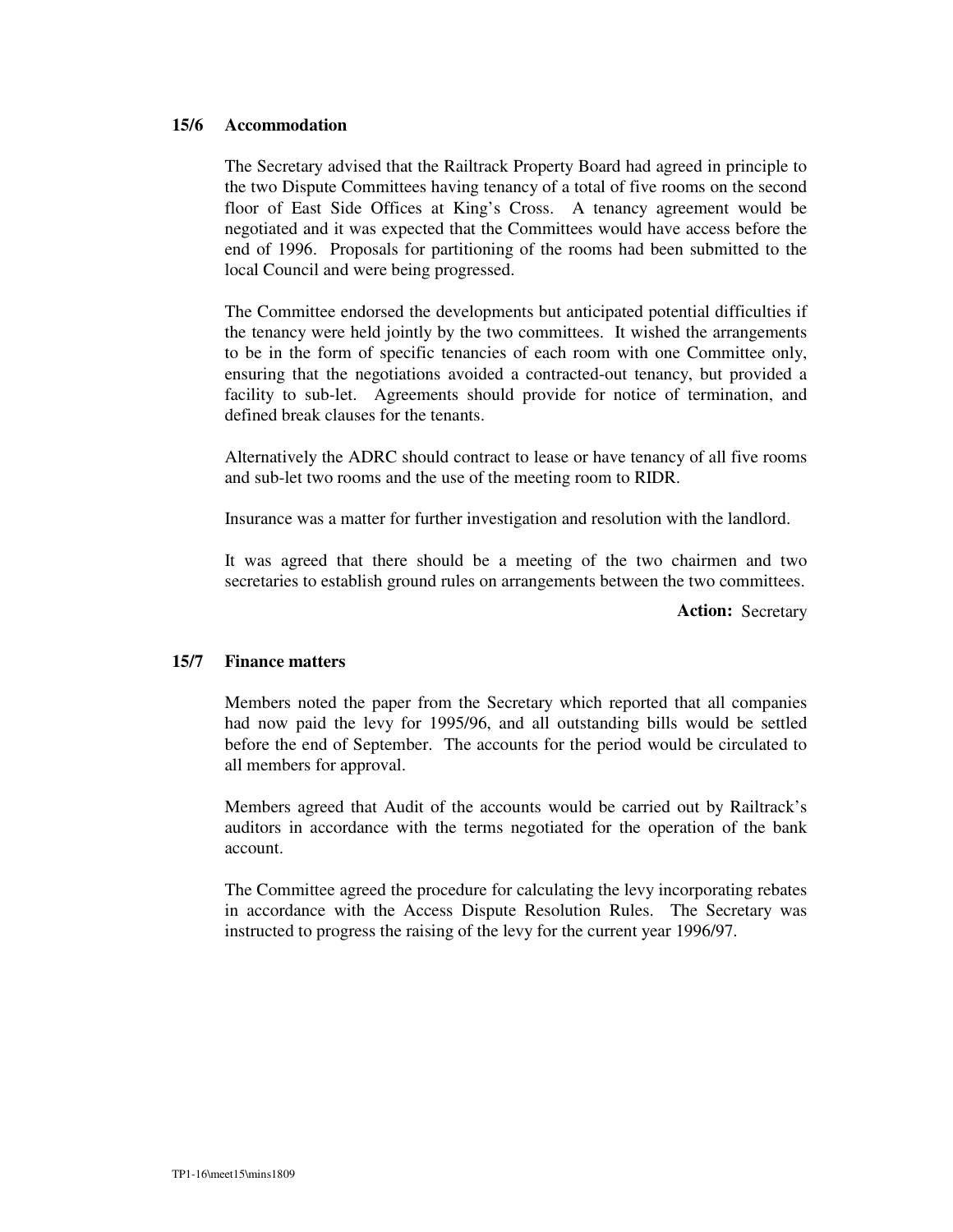# **15/8 Jurisdiction of a Dispute**

The Committee considered a paper from South Wales & West regarding a reference which that company was preparing on the subject of Moderation of Competition and its impact on timetable offers made on a particular route.

There was a matter of principle as to how the matter should be addressed. The matter had come to light too late to be referred to Timetabling Committee in a previous iteration as the span of 7 days permitted for appeal had elapsed. Whilst there is an opportunity for it to be referred at the appropriate point in the next iteration, there is an underlying issue which is related to the validity and applicability of Access Rights. Members noted that this is potentially a matter for consideration by reference to the ADRC.

A dispute relating to a non-compliant Bid would properly be a matter for the Timetabling Committee, but if a right has been infringed or is challenged then the reference would be heard by ADRC. In this case the Rights of a third party are involved.

The basis of the case appeared to be that a third party had been granted paths through the bid and offer process for which it is alleged that the third party has no supporting Access Rights. The Committee noted that the details of the Access Rights expressed in Schedule 5 are available for inspection by any Industry Party.

Members observed that any changes to Access Rights should be processed through a Section 22 application, which process provides an opportunity for an aggrieved party to protest.

The Committee concluded that, if the matter is referred to Timetabling Committee then that sub-committee would need to establish whether there is an Access Right to support the bid. However, if it emerged that the dispute was on the nature or validity of the rights, then it would be necessary for that to be determined by ADRC, which would introduce delay into the process of resolution.

The pertinent issue to resolve is how to handle the dispute so that the individual strands are sorted in the appropriate sequence, bearing in mind that, so far as Timetabling Committee is concerned, the process is time critical.

The Committee agreed that the way forward should be:

- 1. To permit the ADRC to test whether there is an existing right or not (for the third party)
- 2. To use the Timetabling Committee to test any reference as to the validity of such rights in supporting the compliance of the relevant bids (and subsequent offers)
- 3. If the rights are invalid then there should be appropriate follow up (which might be through the Committee or through Section 22.

The Secretariat would advise South Wales & West Railway accordingly.